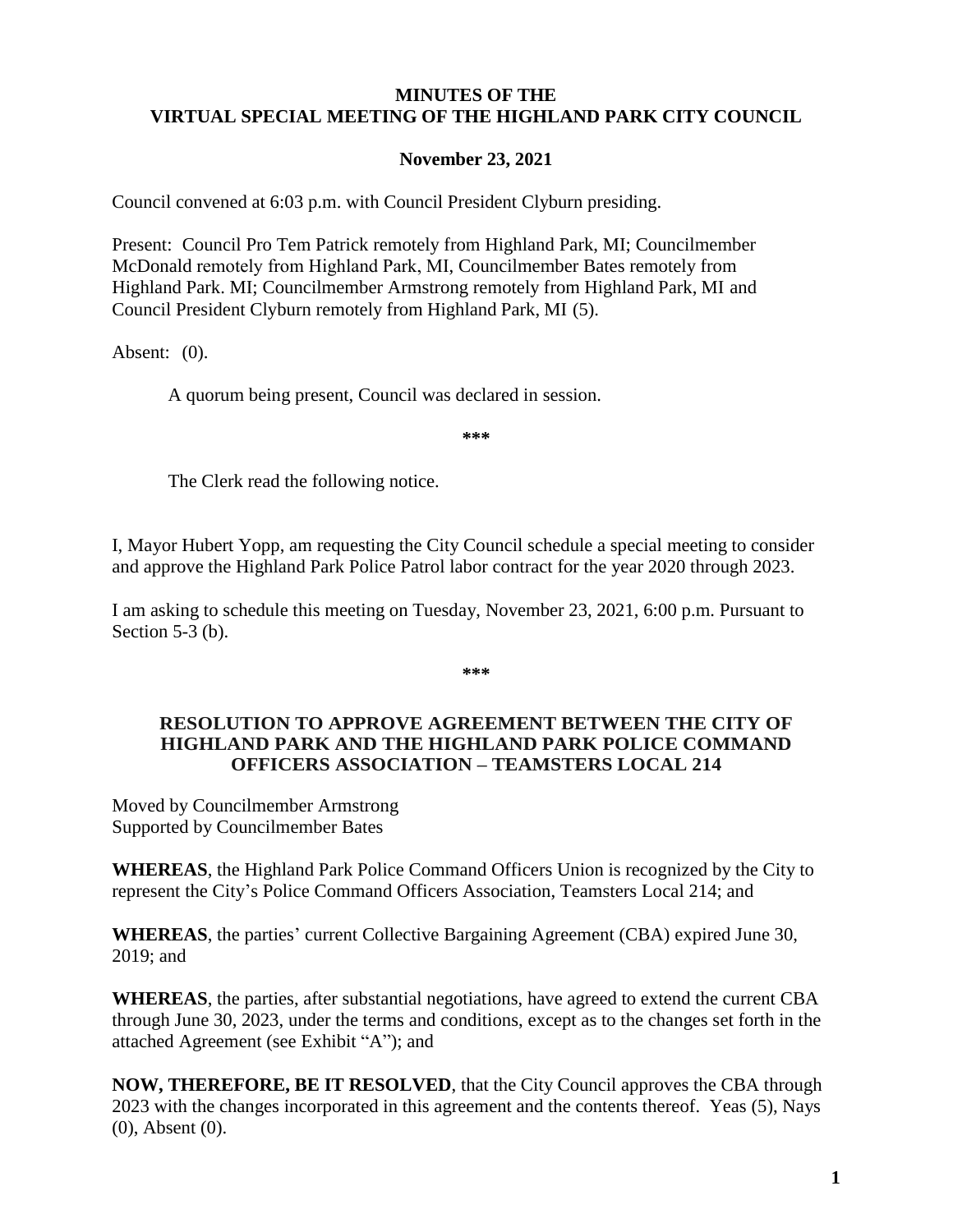## **ADJOURNMENT**

Moved by Council Pro Tem Patrick Supported by Councilmember Armstrong

To adjourn the meeting, motion carried, meeting adjourned at 6:10 p.m.